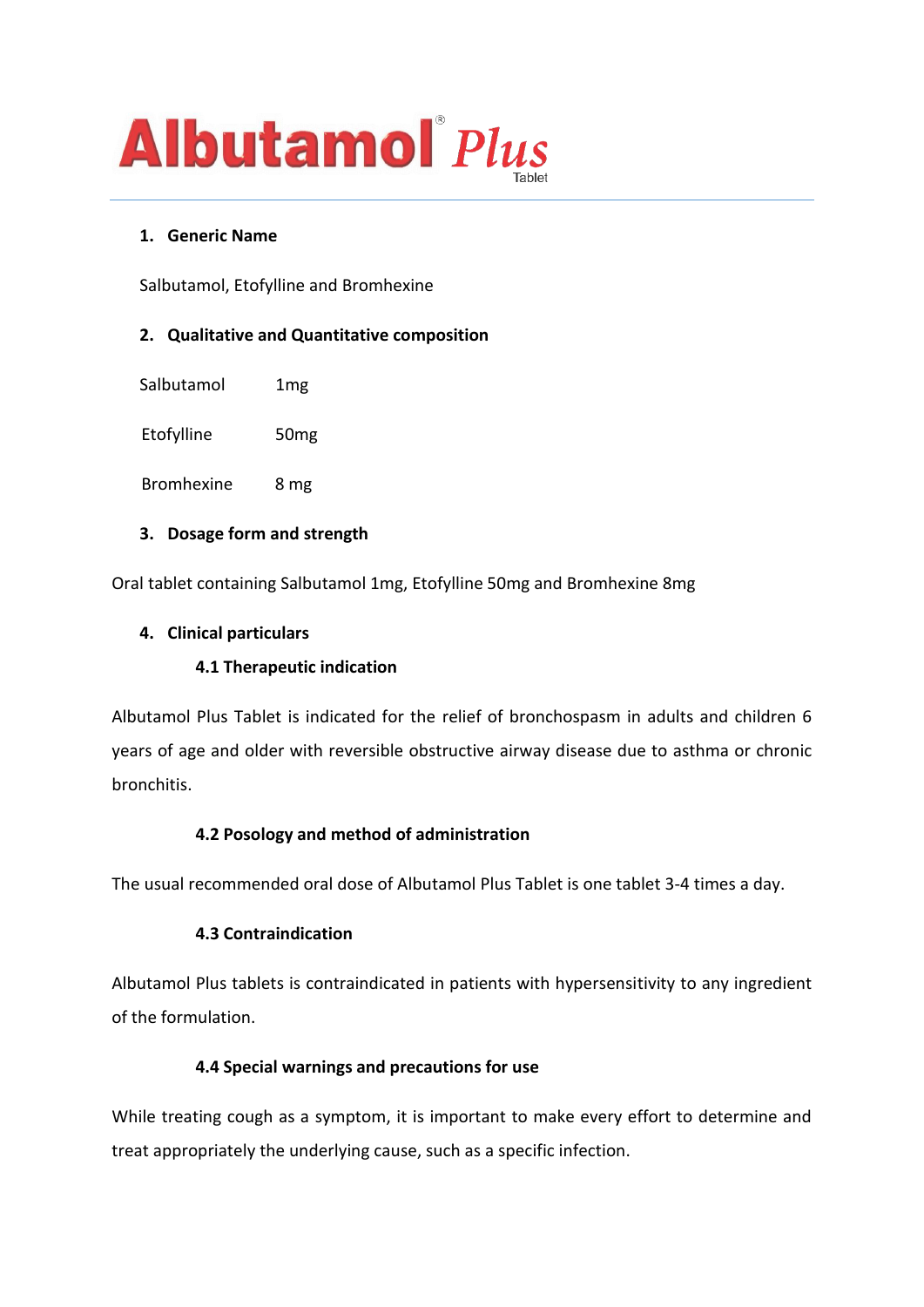Caution should be observed while prescribing Albutamol Plus tablets to children with hypertension, cardiovascular disease, uncontrolled juvenile diabetes mellitus, hyperthyroidism, seizures or in patients who are unusually hypersensitive to sympathomimetic amines.

## **4.5 Drug interactions**

- Hypokalemia with high doses of ß2 -agonists may result in increased susceptibility to digitalis induced cardiac arrhythmias.
- Hypokalemia may be enhanced by concomitant administration of aminophylline or other xanthines, corticosteroids or by diuretic therapy.
- Other sympathomimetic bronchodilators or epinephrine should not be used concomitantly with salbutamol, since their combined effect on the cardiovascular system may be deleterious to the patient.
- Salbutamol should be administered with caution in patients being treated with monoamine oxidase (MAO) inhibitors or tricyclic antidepressants, since the action of salbutamol on the vascular system may be potentiated.
- Concomitant use of propranolol, cimetidine, erythromycin, allopurinol, verapamil, diltiazem and quinolone group of antibacterials may increase Etofylline plasma levels. Plasma concentrations are reduced by rifampicin, phenobarbitone, phenytoin, carbamazepine, sulphinpyrazone and smoking.

# **4.6 Use in special population**

- Pediatric: Safety and effectiveness of Albutamol Plus Tablet in children below 2 years of age have not been established**.**
- Geriatric: Safety and effectiveness of Albutamol Plus Tablet in geriatric patients have not been established.
- Liver impairment: Use with caution.
- Renal failure: Use with caution.
- Pregnancy and lactation: Category C: Animal reproduction studies have shown an adverse effect on the fetus and there are no adequate and well-controlled studies in humans, but potential benefits may warrant use of the drug in pregnant women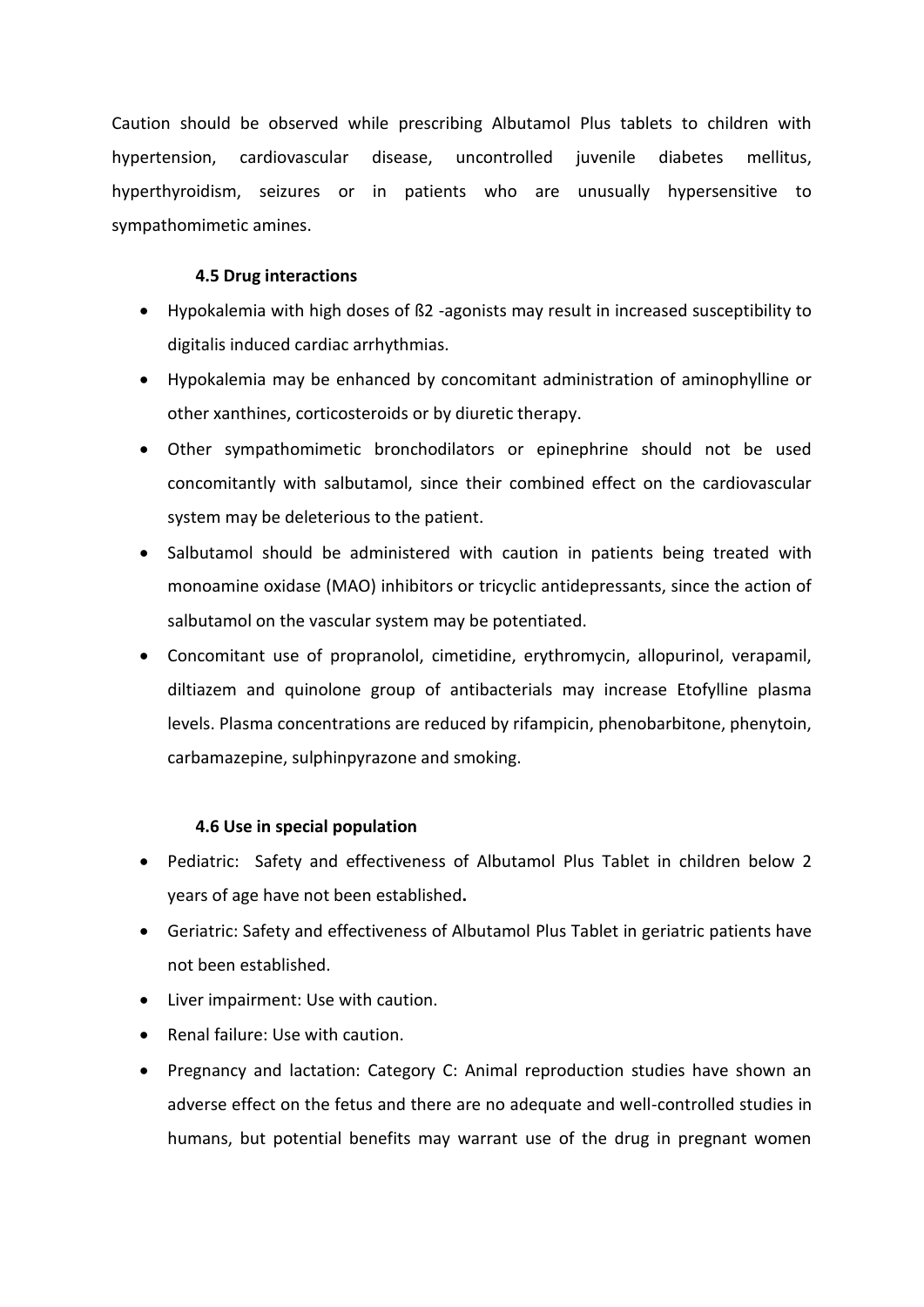despite potential risks. Doctor consultation is recommended for breast feeding patients.

#### **4.7 Effects on ability to drive and use machine**

Patients should be cautioned against engaging in activities requiring complete mental alertness, and motor coordination such as operating machinery until their response to Albutamol Plus tablets is known.

#### **4.8 Undesirable effects**

- The frequency of these side effects appears to diminish with continued therapy.
- Other commonly reported reactions include:

Salbutamol: Anaemia, Eosinophilia, Thrombocytopenia, Palpitations, Tachycardia, Cardiac flutter , Arrhythmia, Myocardial infarction, Atrial fibrillation, Cardiac failure congestive, Vertigo, Tinnitus, Visual impairment, Cataract, Vision blurred, Nausea , Vomiting, Dry mouth, Diarrhoea, Abdominal pain, Stomatitis, Dysphagia, Dyspepsia, Abdominal discomfort, Hypokalaemia, Lactic acidosis, Diabetes mellitus, Decreased appetite, Hyperglycaemia, Muscle spasms, Back pain, Myalgia, Pain in extremity, Arthralgia, Tremor, Dizziness, Headache, Dysgeusia , Hypoaesthesia, Seizure, Anxiety, Insomnia, Nervousness, Agitation, Urinary retention, Dyspnoea, Asthma, Cough, Wheezing, Chronic obstructive pulmonary disease, Bronchospasm, Dysphonia , Throat irritation , Oropharyngeal pain, Productive cough, Rash, Urticaria, Pruritus, Hypertension, Flushing, Hypotension.

Etofylline: Nausea , Vomiting, Chest pain, Tremor, Restlessness, Dyspnoea, Pruritus, rash.

Bromhexine: Thrombocytopenia, Palpitations, Cardiac flutter, Vertigo , Periorbital oedema, Nausea , Vomiting, Dry mouth, Diarrhoea, Abdominal pain, Hepatic function abnormal, Decreased appetite, Muscle spasms , Back pain, Myalgia, Dizziness , Headache, Tremor, Insomnia, Dysuria, Dyspnoea, Rash, Urticaria, Pruritus, Phlebitis, Flushing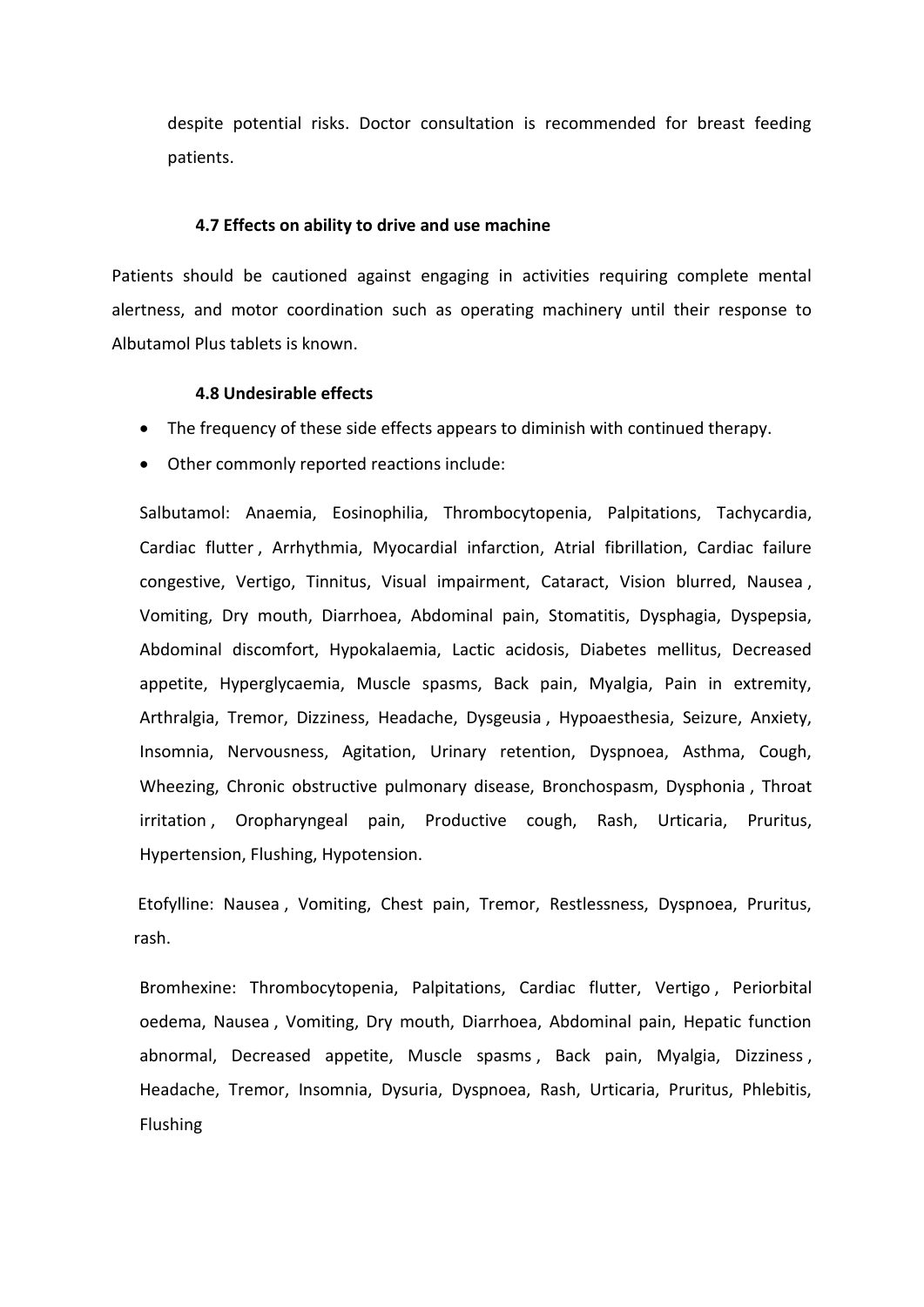#### **4.9 Overdose**

There is limited experience of overdose with Albutamol Plus tablets. Initiate general symptomatic and supportive measures in all cases of overdosages where necessary.

#### **5. Pharmacological properties**

#### **5.1 Mechanism of action**

Salbutamol is a beta (2)-adrenergic agonist and thus it stimulates beta (2)-adrenergic receptors. Binding of albuterol to beta (2)-receptors in the lungs results in relaxation of bronchial smooth muscles. It is believed that salbutamol increases cAMP production by activating adenylate cyclase, and the actions of salbutamol are mediated by cAMP. Increased intracellular cyclic AMP increases the activity of cAMP-dependent protein kinase A, which inhibits the phosphorylation of myosin and lowers intracellular calcium concentrations. A lowered intracellular calcium concentration leads to a smooth muscle relaxation and bronchodilation. In addition to bronchodilation, salbutamol inhibits the release of Broncho constricting agents from mast cells, inhibits microvascular leakage, and enhances mucocilliary clearance.

Etofylline is the ethyl salt of Theophylline. It inhibit phosphodiesterase enzyme which degrades cyclic nucleotides intracellularly and it results the cyclic AMP accumulation in the cell. This causes bronchodilation.

Bromhexine is an oral mucolytic agent with a low level of associated toxicity. Bromhexine acts on the mucus at the formative stages in the glands, within the mucus-secreting cells. Bromhexine disrupts the structure of acid mucopolysaccharide fibres in mucoid sputum and produces less viscous mucus, which is easier to expectorate.

#### **5.2 Pharmacodynamic properties**

Salbutamol, a moderately selective beta (2)-receptor agonist similar in structure to terbutaline, is widely used as a bronchodilator to manage asthma and other chronic obstructive airway diseases. The R-isomer, levalbuterol, is responsible for bronchodilation while the S-isomer increases bronchial reactivity. The R-enantiomer is sold in its pure form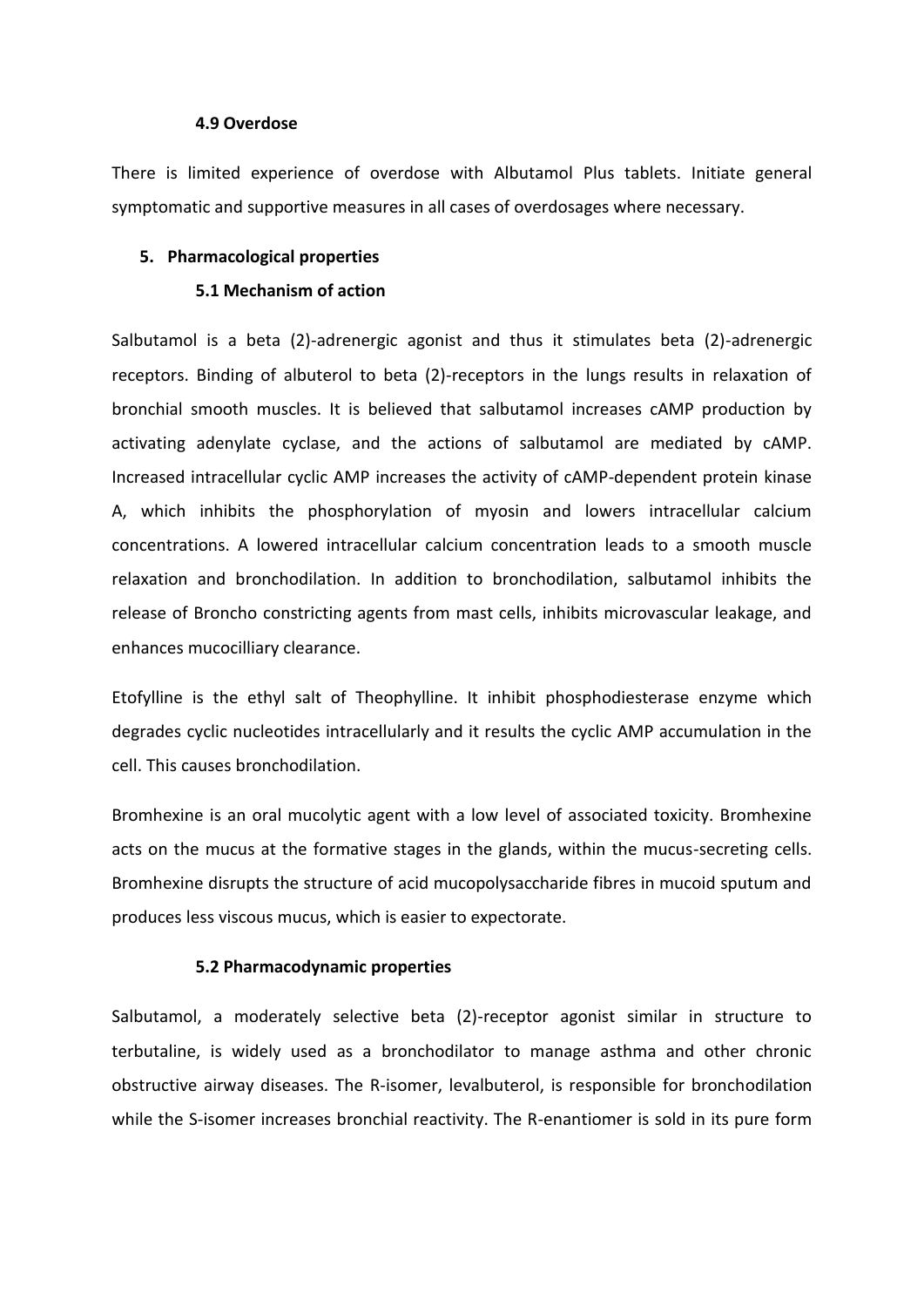as Levalbuterol. The manufacturer of levalbuterol, Sepracor, has implied (although not directly claimed) that the presence of only the R-enantiomer produces fewer side-effects.

Etofylline release calcium from sarcoplasmic reticulum, especially in cardiac muscles and results increased cardiac muscle contraction. This drug also blocks adenosine receptors (adenosine acts as a local mediator in CNS & CVS and other organs- which contracts smooth muscles, especially in bronchi, blood vessels etc). This results in bronchodilation and vasodilatation.

#### **5.3 Pharmacokinetic properties**

Salbutamol is readily absorbed from the gastrointestinal tract. When given by inhalation, 10 to 20% of the dose reaches the lower airways. The remainder is retained in the delivery system or is swallowed and absorbed from the gut. Salbutamol is subject to first-pass metabolism in the liver and possibly in the gut wall but does not appear to be metabolised in the lung; the main metabolite is the inactive sulfate conjugate. Salbutamol is rapidly excreted, mainly in the urine, as metabolites and unchanged drug; a smaller proportion is excreted in the faeces. The plasma half-life of salbutamol has been estimated to range from 4 to 6 hours.

Etofylline is well absorbed after oral administration. Rapidly and well absorbed after intravenous administration. Widely distributed in the body and 40% bound to the plasma proteins. Metabolized in the liver to its metabolites by demethylation and oxidation. 1 methyluric acid is its metabolite excreted through urine.

Bromhexine hydrochloride is rapidly absorbed from the gastrointestinal tract; peak plasma concentrations occur after about 1 hour. Bromhexine undergoes extensive first-pass metabolism in the liver: its oral bioavailability is stated to be only about 20%. It is widely distributed to body tissues. About 85 to 90% of a dose is excreted in the urine mainly as metabolites. Ambroxol is a metabolite of Bromhexine. Bromhexine is highly bound to plasma proteins. It has a terminal elimination half-life of 13 to 40 hours. Bromhexine crosses the blood-brain barrier and small amounts cross the placenta.

#### **6. Nonclinical properties**

**6.1 Animal Toxicology or Pharmacology**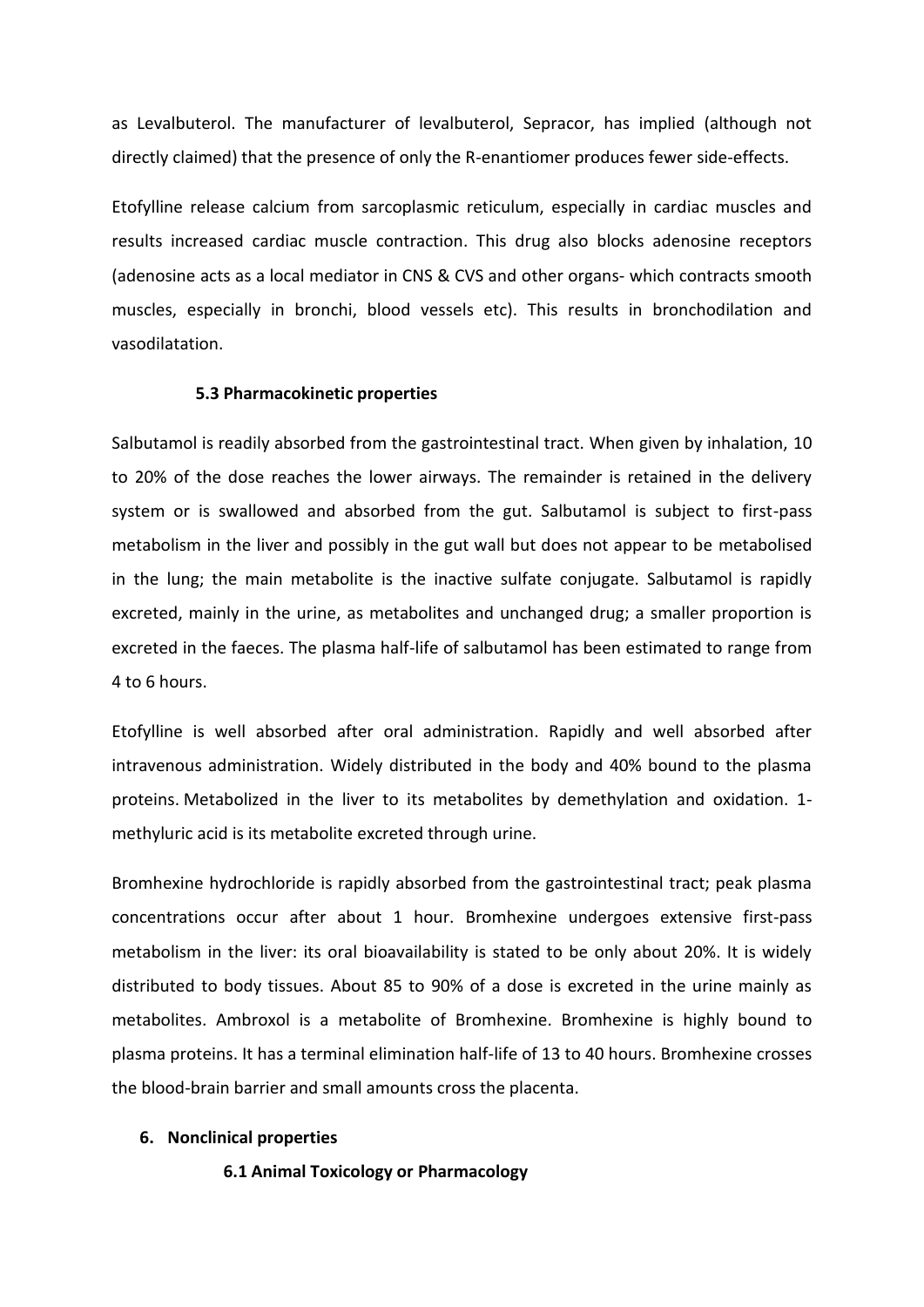Not required.

# **7. Description**

Salbutamol belongs to a class of drugs known as bronchodilators. Its chemical name is bis(4-[2-(tert-butylamino)-1-hydroxyethyl]-2-(hydroxymethyl)phenol); sulfuric acid and its chemical structure is:



Its empirical formula is  $C_{13}H_{21}NO_3$  and its molecular weight is 239.31 g/mol.

Etofylline belongs to a class of drugs known as xanthines. Its chemical name is 2-(1,3 dimethyl-2,6-dioxo-2,3,6,7-tetrahydro-1H-purin-7-yl)ethyl pyridine-3-carboxylate and its chemical structure is:



Its empirical formula is  $C_9H_{12}N_4O_3$  and its molecular weight is 224.22 g/mol.

Bromhexine hydrochloride is a secretolytic, with mucolytic activity. Its chemical name is 2,4 dibromo-6-[[cyclohexyl(methyl)amino]methyl]aniline and its chemical structure is:



Its empirical formula is  $C_{14}H_{20}Br_2N_2$  and its molecular weight is 376.13 g/mol.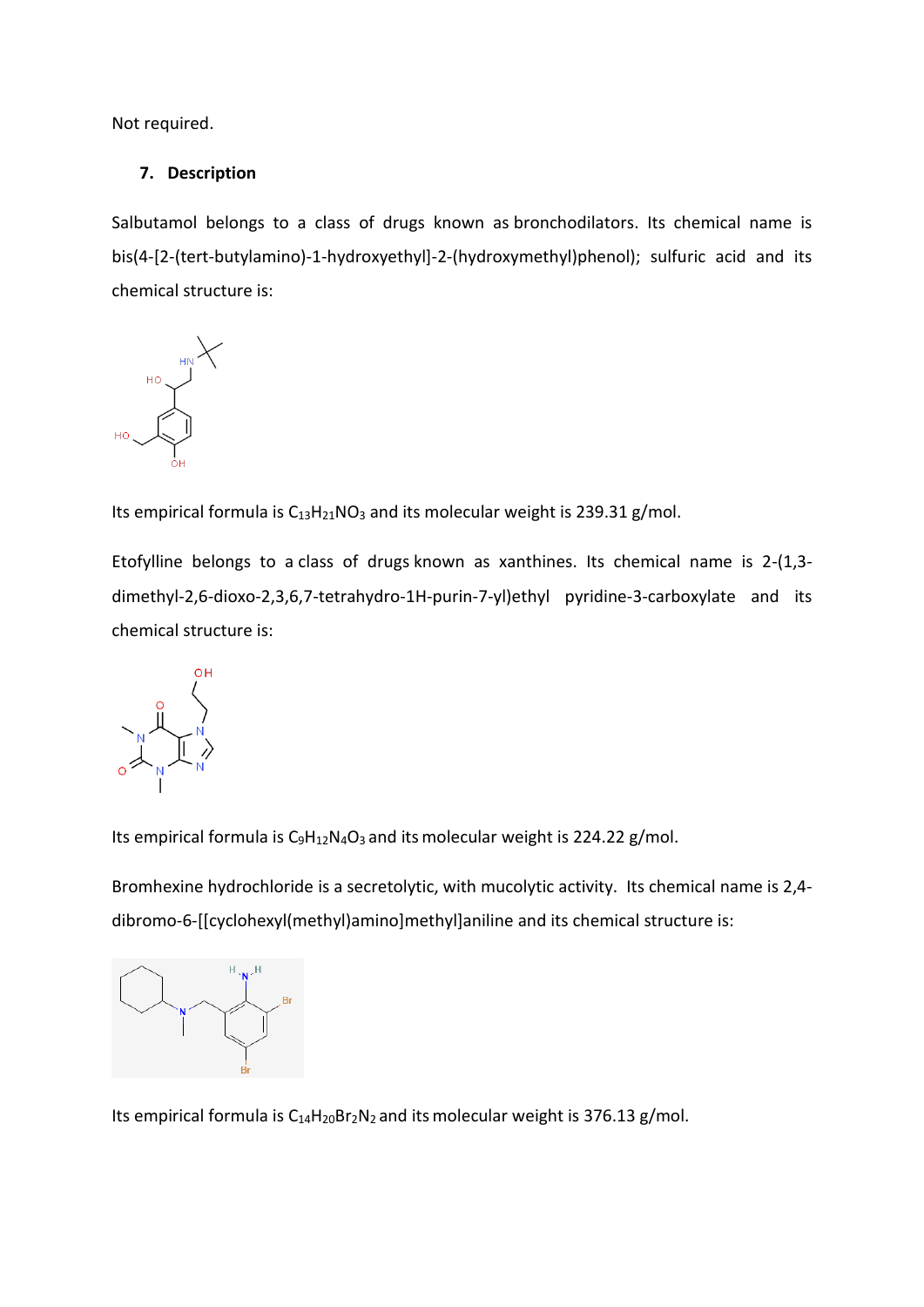## **8. Pharmaceutical particulars**

## **8.1 Incompatibilities**

There are no known incompatibilities.

## **8.2 Shelf-life**

24 months.

## **8.3 Packaging Information**

Albutamol Plus tablets is available in pack of 10 tablets.

## **8.4 Storage and handling instructions**

Store below 30°C in a dark place. Keep the bottle tightly closed.

## **9. Patient Counselling Information**

# **9.1 Adverse Reactions**

Refer part 4.8

### **9.2 Drug Interactions**

### Refer part 4.5

**9.3 Dosage**

Refer part 4.2

**9.4 Storage**

### Refer part 8.4

# **9.5 Risk Factors**

### Refer part 4.4

**9.6 Self-monitoring information**